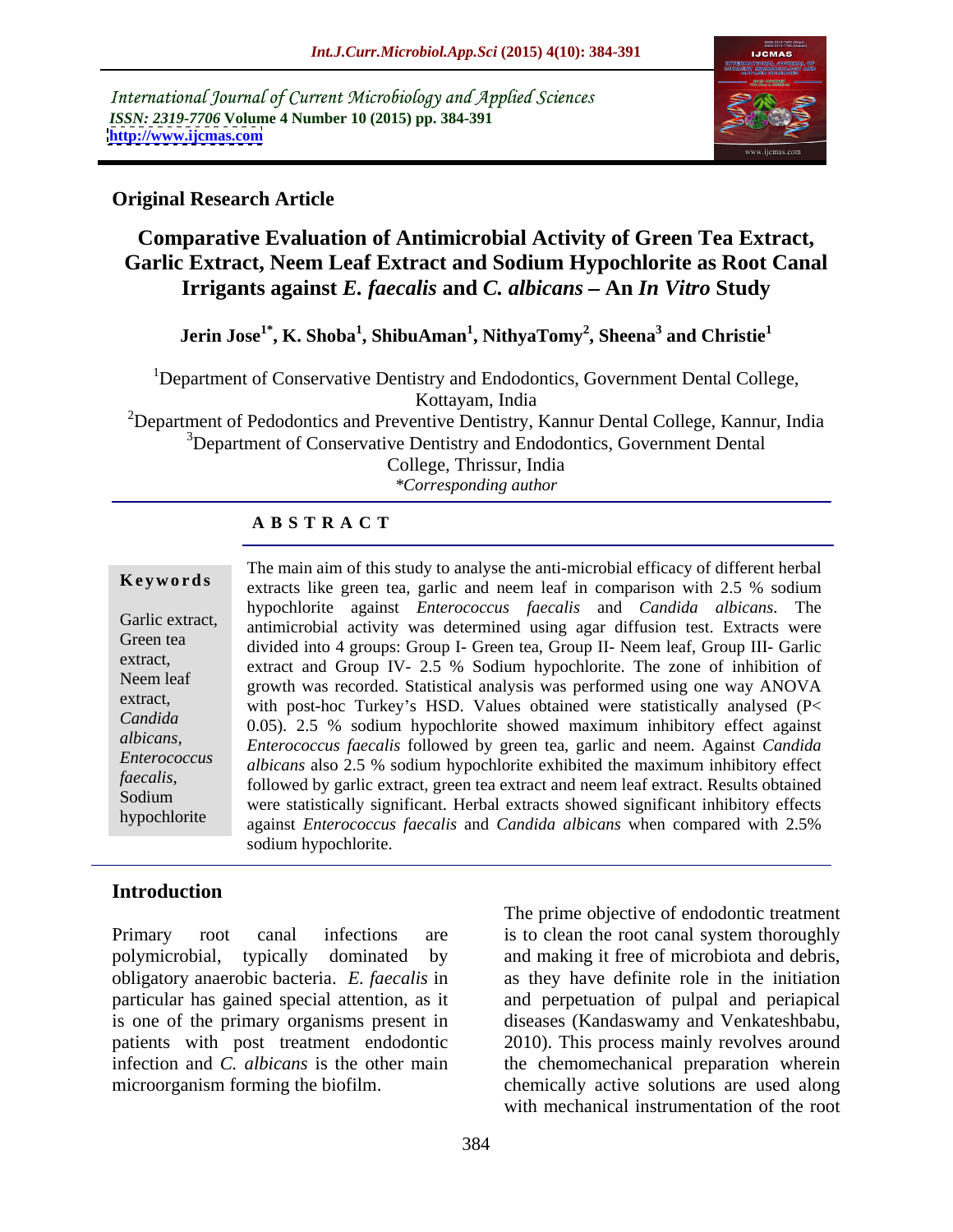canal space. Several studies have *albicans* which would probably be as demonstrated that a large proportion of areas the main root canal wall remains untouched during instrumentation (Peters *et al.,* 2002). Therefore the use of irrigant solutions is an essential complement to mechanical **Materials and Methods** preparation aiding in the removal of pulp<br>remnants and in the elimination of residual

Numerous irrigants have been recommended green tea extract, Group II - neem leaf for use in the treatment of root canal extract, Group III- garlic extract and Group infections for many years. Sodium IV was 2.5% sodium hypochlorite. hypochlorite is the primary irrigant of choice *Enterococcus faecalis* (ATCC 29212), and in root canal instrumentation used in a *Candida albicans* (ATCC 10231) strains concentration ranging from 0.5% to 6%. It is were used in this study to check a potent antimicrobial agent killing most of the bacteria on direct contact (Siqueira *et al.,* 1998). It also effectively dissolves the pulpal **Preparation of the green tea extracts** remnants and removes the smear layer **(Group I):** Green tea extract is supplied in (Spano *et al.,* 2001). Accidental injection of the form of powder which is readily soluble sodium hypochlorite beyond the root apex in water. Green tea extract dilutions are can cause tissue reactions characterized by prepared in the concentrations ranging from pain, swelling, tissue necrosis and 0.5 to 6% with difference of 0.5 serial haemorrhage. Not only the actions but also dilutions by weighing the required amount the toxicity and caustic potential of Sodium hypochlorite are dose-dependent (Pashley *et*  weighing balance and mixing it with 100 ml *al.,* 1985). of sterile boiling distilled water for 5

and western medicinal traditions. Various natural plant extract shave known antimicrobial effects suggesting their ability and immune modulatory actions of garlic limitative Ecological Sciences, Velloor, extract neem extract and green tea extract Kottayam, Kerala after taxonomic extract, neem extract and green tea extract Kottayam, Kerala after

The purpose of the present study is to explore and compare the antimicrobial efficacy of newer herbal irrigating agents like green tea extract, neem leaf extract and garlic extract against *E. faecalis* and *C.*  through muslin cloth for coarse residue.

effective or more and at the same time less irritating to the tissues than sodium hypochlorite.

### **Materials and Methods**

remnants and in the elimination of residual In the present study, the extracts of green bacteria from the unreachable areas of the tea, neem leaf and garlic were selected as complex root canal system (Kandaswamy the experimental groups and 2.5% sodium and Venkateshbabu, 2010). hypochlorite was the positive control group. Experimental groups were named: Group I IV was 2.5% sodium hypochlorite. antimicrobial activity.

Herbal products with less toxic effects have are kept for sterility check overnight at been used since ancient times in both eastern 37°C. For the agar diffusion method 1–3% 0.5 to 6% with difference of 0.5 serial of powder necessary over an electronic minutes and filter sterilized. The dilutions concentrations are used.

to be used as endodontic irrigant. **II):** Mature fresh neem leaves are collected Antibacterial, antioxidant, anti-inflammatory from the medicinal garden of Tropical have been extensively investigated. The identification of the plant. Leaves are **Preparation of neem leaf extract (Group** Institute Ecological Sciences, Kottayam, Kerala after taxonomic washed in sterilized distilled water and weighed in a sterile disposable cup. 25gms of fresh neem leaves are added to 50ml of absolute ethanol. Mixture is macerated for 1–2 minutes and then extract was filtered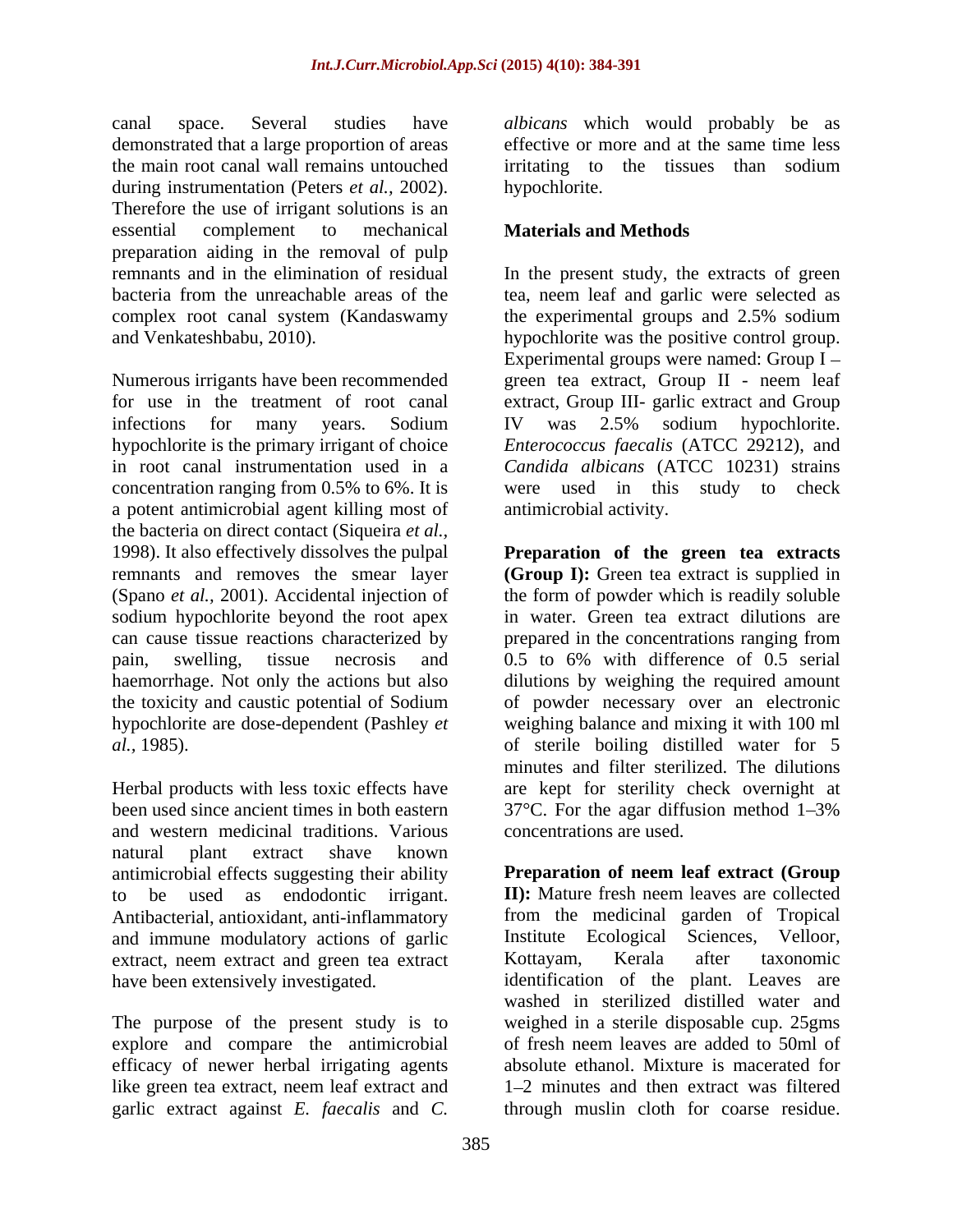Extraction process was repeated again using analysed using computer software, removed and extract was prepared and

#### **Preparation of garlic extract (Group III):** hypochlorite against *E. faecalis* and

Fresh peeled cloves of garlic were shade C.albicans dried and powdered. 5 grams of garlic powder was macerated with 100 ml of

suspensions were taken from prepared groups.

in the agar plates containing cultures of*E. faecalis* and *C. albicans*. 50 $\mu$ l of neem leaf extract, garlic extract and green tea extract were added to the respective wells on each plate and were incubated for 24hours at  $37^0$ C in an incubator. Positive control used recontamination after treatment. The in the study was 2.5% sodium hypochlorite. anatomical complexities like lateral or furcal After incubation period, plates were canals, fins, webs, apical deltas and isthmus removed and the diameters of zones of may limit mechanical debridement. inhibition of bacterial growth attained by all Therefore, endodontic irrigant solutions are four groups against the two tested organisms necessary to complement the mechanical were recorded in centimetre (Fig. 1 and Fig. action and they facilitate maximum removal 2). Agar diffusion tests had performed 6 times for obtaining significant results.

coarse residue and 25ml ethanol. Both the Statistical Package for Social Sciences extracts were combined together and filtered (SPSS) version 16. Table 1 shows that through fast filter paper. Alcohol part was significant difference exist between the stored in airtight amber coloured container. growth obtained for green tea extract, neem analysed using computer software, diameters of zones of inhibition of bacterial leaf extract, garlic extract and sodium hypochlorite against *E. faecalis* and  $(p<0.05)$ . This finding was found out using one way ANOVA.

distilled water. The homogenate of garlic Table 2 and 3 shows post hoc tests powder was filtered using Whatman's filter Turkey's HSD forthe inter comparison of paper no. 1. This extract was heated over the antimicrobial efficacy of different water bath for 5–6 hours till it become groups against *C. albicans* and *E. faecalis* viscous. respectively. Group IV (2.5% sodium **Agar - diffusion test:** Hundred microliters superior antibacterial activity against both *C.*  each of *E. faecalis* and *C. albicans albicans* and *E. faecalis* than all other cultures and inoculated in 130 mm culture Group I (Green tea extract) showed greater plates with previously set layers of Mueller antimicrobial activity against both microbes Hinton and Sabouraud dextrose agar, in comparison with neem extract and was respectively. statistically significant. Group III (Garlic Inoculations were performed using sterile against *C. albicans* and lesser activity spreader across media. After that four against *E. faecalis* when compared to Group uniform wells of 6mm diameter were made I (green tea extract) which were statistically hypochlorite) had statistically significant Group III (Garlic extract) and extract) had greater antibacterial activity insignificant.

> The main objective of root canal therapy is to eradicate the microbes from the root canal system and to prevent the microbial recontamination after treatment. The may limit mechanical debridement. action and they facilitate maximum removal of microorganisms (Gomes *et al.,* 2006).

**Results and Discussion Canally showed that 85% to 98% of the** The results were tabulated and statistically frequently isolated microorganisms beforeBacteriologic examinations of infected root canals showed that 85% to 98% of the isolated bacteria were anaerobic. The most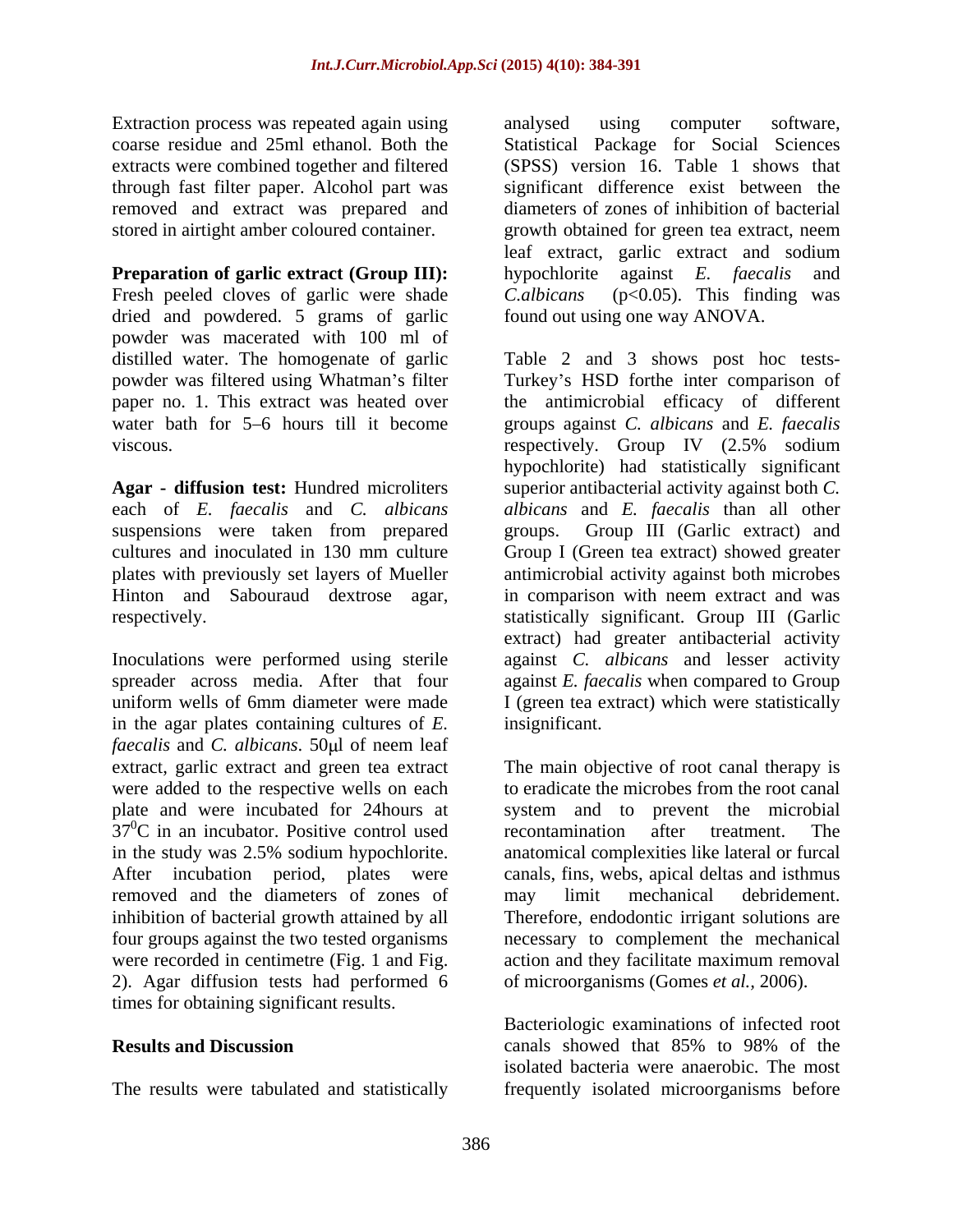root canal treatment include Gram-negative inhibit the biofilm formation (Prabhakar et anaerobic rods, Gram-positive anaerobic cocci, Gram-positive anaerobic and which may be helpful in preventing dental facultative rods, Lactobacillus species, and Gram positive Streptococcus species. The obligate anaerobes are rather easily eradicated during root canal treatment (Chavez De Paz *et al.,* 2003). *E. faecalis* is frequently isolated from root canals in cases Neem is an antioxidant and not likely to of failed root canal treatments (Stuart *et al.,* cause severe injuries to patients. Thus it 2006). In addition, *C. albicans* may also be might be advantageous to use neem as root found in root canals associated with therapy canal irrigant. Neem is bitter in taste and can resistant apical periodontitis as they are be altered by different formulations due to more resistant to antimicrobial agents usually used in endodontics (Gomes *et al.,* 2006). In the present study, sodium hypochlorite, garlic extract and green tea

Chlorine in sodium hypochlorite presents an antimicrobial action by inhibiting bacterial enzymes leading to the irreversible In the present study, sodium hypochlorite oxidation of SH groups (sulfhydryl group) showed a mean diameter of 4.2cm for C. of essential bacterial enzymes. *albicans* and 4.3cm for *E. faecalis*. The Antimicrobial activity of sodium hypochlorite is also based on its high pH. The high pH of sodium hypochlorite interferes with the cytoplasmic membrane integrity and also biosynthetic alterations in cellular metabolism, and phospholipid degradation (Estrela *et al.,* 2002). Green tea polyphenols have significant antioxidant, anti-cariogenic, anti-inflammatory, probiotic and antimicrobial properties (Mukherjee *et al.*, 2006). Its action against dental plaque obtained<br>might be due to its antioxidant properties. different might be due to its antioxidant properties. Green teating of the due to its antioxidant properties. Green teating of the different can effectively

inhibit the biofilm formation (Prabhakar *et al.,* 2010). Tea also contains natural fluoride, caries. Many of these beneficial effects of green tea are related to its catechin, particularly epigallocatechin-3-gallate, content.

addition of sweeteners and flavours to increase patient compliance and acceptability.

extract were shown to inhibit the *E. faecalis* Garlic contains many sulphur compounds *C. albicans* effectively. But neem extract and minerals such as selenium. The sulphur showed very minimal activity against *E*. compounds are responsible both for garlic's *faecalis C. albicans* in present study. pungent odour and many of its medicinal For irrigation of root canals, sodium formed from the allinin is proposed to be hypochlorite concentrations ranging from responsible for the inhibition of fungal 0.5- 6% have been advocated. It ischeap, growth (Amagase *et al.,* 2001). Allicin easily available, having good shelf life and inhibits both germination of spores and demonstrate optimum tissue dissolving growth of hyphae. The main antimicrobial ability and antibacterial property effect of allicin is due to its chemical (Kandaswamy and Venkateshbabu, 2010). reaction with thiol groups of various effects. Allicin, an unstable compound enzymes (Ankri *et al.,* 1999).

> showed a mean diameter of 4.2cm for *C.*  zones of inhibition of bacterial growth attained by 2.5% sodium hypochlorite were greater than that obtained for other extracts for the tested organisms. This indicates that it has the highest efficacy against the tested organisms than other herbal agents. Siqueira *et al.* (2000) reported good antibacterial action of 2.5% sodium hypochlorite against *E. faecalis* with inhibition zones measuring 21.5 mm that are much lesser than those obtained by us, probably because of methodology.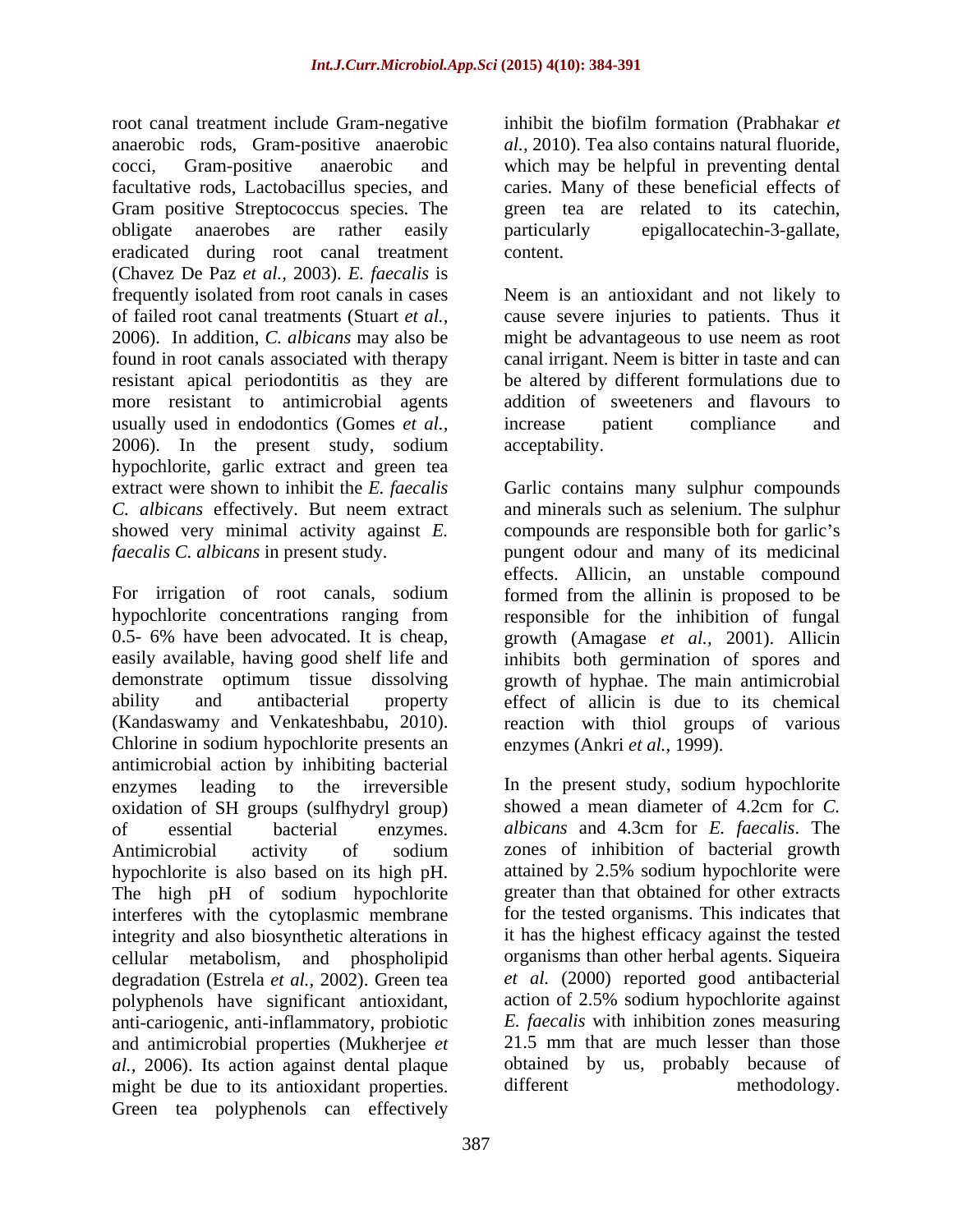|             |           |        |         |                           |                | 95% Confidence    |                                        |
|-------------|-----------|--------|---------|---------------------------|----------------|-------------------|----------------------------------------|
|             |           |        |         |                           |                | Interval for Mean |                                        |
| Organism    | material  |        | Std.    | Mean Deviation Std. Error | Lower<br>Bound | Upper<br>Bound    | F value Pvalue                         |
| C. albicans | Green tea | 2.7667 | .30768  | .12561                    | 2.4438         | 3.0896            |                                        |
|             | Neem      | .7667  | .12111  | .04944                    | .6396          | .8938             |                                        |
|             | Garlic    | 2.8000 | .17889  | .07303                    | 2.6123         | 2.9877            | $322.620$ < 0.01**                     |
|             | NaOCl     | 4.2833 | .11690  | .04773                    | 4.1606         | 4.4060            |                                        |
|             | Total     | 2.6542 | 1.29009 | .26334                    | 2.1094         | 3.1989            |                                        |
| E. faecalis | Green tea | 2.8333 | .16330  | .06667                    | 2.6620         | 3.0047            |                                        |
|             | Neem      | .2500  | .15166  | .06191                    | .0908          | .4092             |                                        |
|             | garlic    | 2.4667 | .23381  | .09545                    | 2.2213         |                   | 2.7120 $\Big  524.203 \Big  < 0.01$ ** |
|             | NaOCl     | 4.3000 | .15492  | .06325                    | 4.1374         | 4.4626            |                                        |
|             | Total     | 2.4625 |         | 1.49050 .30425            | 1.8331         | 3.0919            |                                        |

**Table.1** Analysis of variance (One Way ANOVA) of mean diameter of zone of inhibition of bacterial growth comparing antimicrobial activity four irrigant

\*\*P value <0.01 - Test is highly significant

| Table.2 Post Hoc test -Turkey's HSD for inter comparison of antimicrobial activity different |  |
|----------------------------------------------------------------------------------------------|--|
| againstCandida albicans<br>. rıgante                                                         |  |

|             |        |              | Mean                      |            |      |             | 95% Confidence Interval |
|-------------|--------|--------------|---------------------------|------------|------|-------------|-------------------------|
| Organism    | GROUP  | <b>GROUP</b> | difference in<br>diameter | Std. Error | Sig. | Lower Bound | <b>Upper Bound</b>      |
| C. albicans | Green  | Neem         | $2.00000$ <sup>*</sup>    | .11365     | .000 | 1.6819      | 2.3181                  |
|             | tea    | Garlic       | $-.03333$                 | .11365     | .991 | $-.3514$    | .2848                   |
|             |        | NaOCl        | $-1.51667$                | .11365     | .000 | $-1.8348$   | $-1.1986$               |
|             | Neem   | Green tea    | $-2.00000$ <sup>*</sup>   | .11365     | .000 | $-2.3181$   | $-1.6819$               |
|             |        | Garlic       | $-2.03333*$               | .11365     | .000 | $-2.3514$   | $-1.7152$               |
|             |        | NaOCl        | $-3.51667$ <sup>*</sup>   | .11365     | .000 | $-3.8348$   | $-3.1986$               |
|             | Garlic | Green tea    | .03333                    | .11365     | .991 | $-.2848$    | .3514                   |
|             |        | Garlic       | $2.03333*$                | .11365     | .000 | 1.7152      | 2.3514                  |
|             |        | NaOCl        | $-1.48333*$               | .11365     | .000 | $-1.8014$   | $-1.1652$               |
|             | NaOCl  | Green tea    | 1.51667*                  | .11365     | .000 | 1.1986      | 1.8348                  |
|             |        | Neem         | 3.51667                   | .11365     | .000 | 3.1986      | 3.8348                  |
|             |        | Garlic       | 1.48333*                  | .11365     | .000 | 1.1652      | 1.8014                  |

\*. The mean difference is significant at the 0.05 level.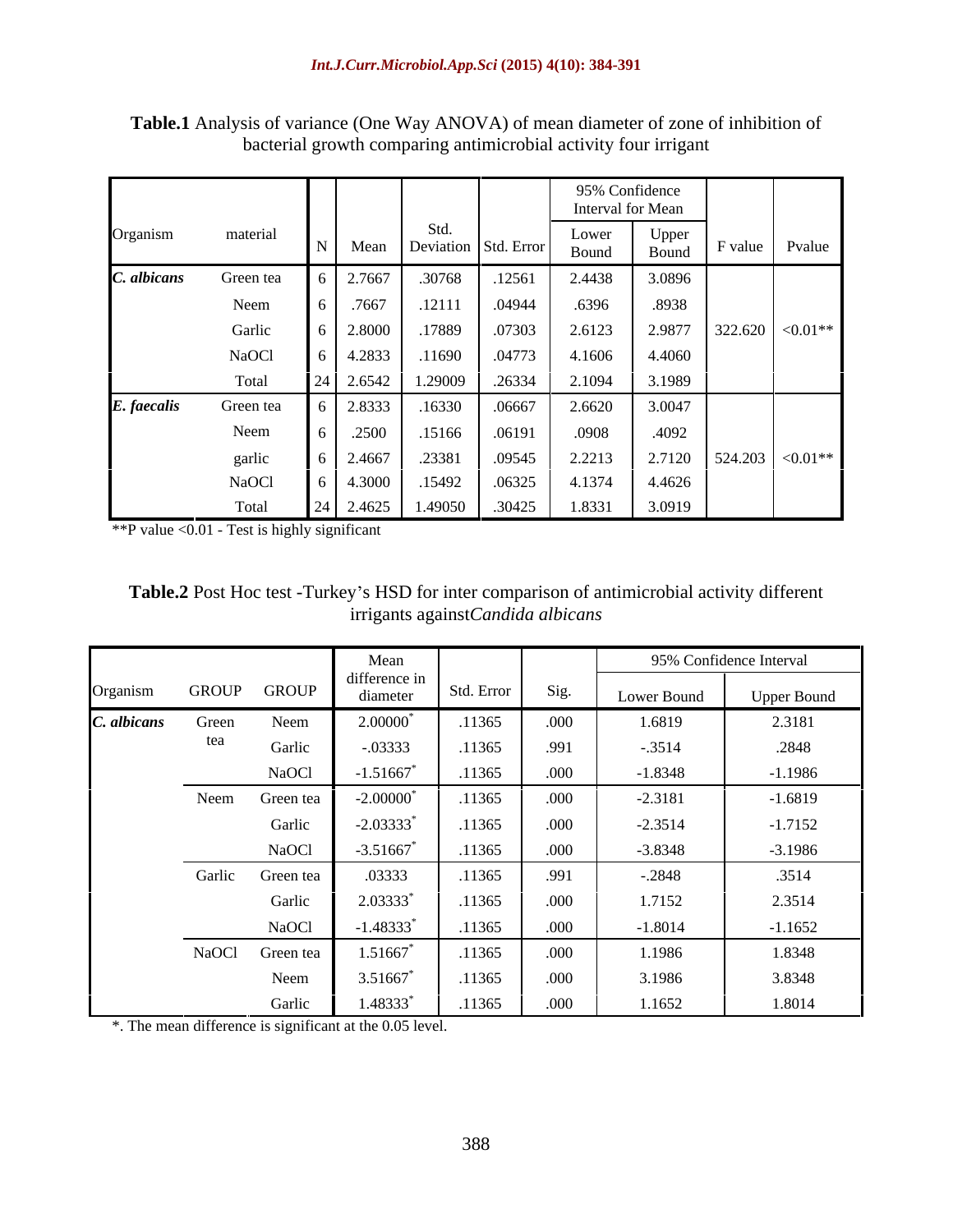|                      |              |                  | Mean<br>difference<br>in diameter | Std.   |       | 95% Confidence Interval |                    |
|----------------------|--------------|------------------|-----------------------------------|--------|-------|-------------------------|--------------------|
| Organism GROUP GROUP |              |                  |                                   | Error  |       | Lower Bound             | <b>Upper Bound</b> |
| E. faecalis          | Green<br>tea | Neem             | 2.58333*                          | .10341 | .000  | 2.2939                  | 2.8728             |
|                      |              | Garlic           | .36667                            | .10341 | .010  | .0772                   | .6561              |
|                      |              | NaOCl            | $-1.46667$ <sup>*</sup>           | .10341 | .000  | $-1.7561$               | $-1.1772$          |
|                      |              | Neem Green tea   | $-2.58333$ <sup>*</sup>           | .10341 | .000  | $-2.8728$               | $-2.2939$          |
|                      |              | Garlic           | $-2.21667$                        | .10341 | .000  | $-2.5061$               | $-1.9272$          |
|                      |              | NaOCl            | $-4.05000$ <sup>*</sup>           | .10341 | .000  | $-4.3394$               | $-3.7606$          |
|                      |              | Garlic Green tea | $-.36667$                         | .10341 | .010  | $-.6561$                | $-.0772$           |
|                      |              | Neem             | 2.21667                           | .10341 | .000  | 1.9272                  | 2.5061             |
|                      |              | NaOCl            | $-1.83333^*$                      | .10341 | .000  | $-2.1228$               | $-1.5439$          |
|                      |              | NaOCl Green tea  | 1.46667                           | .10341 | .000  | 1.1772                  | 1.7561             |
|                      |              | Neem             | 4.05000*                          | .10341 | .000  | 3.7606                  | 4.3394             |
|                      |              | Garlic           | 1.83333*                          | .10341 | .000. | 1.5439                  | 2.1228             |

## Table.3 Post Hoc tests- Turkey's HSD for inter comparison of antimicrobial activity different irrigants against *Enterococcus faecalis*

\*. The mean difference is significant at the 0.05 level.

# **Fig.1** Culture plates showing zones of inhibition against *Candida albicans*

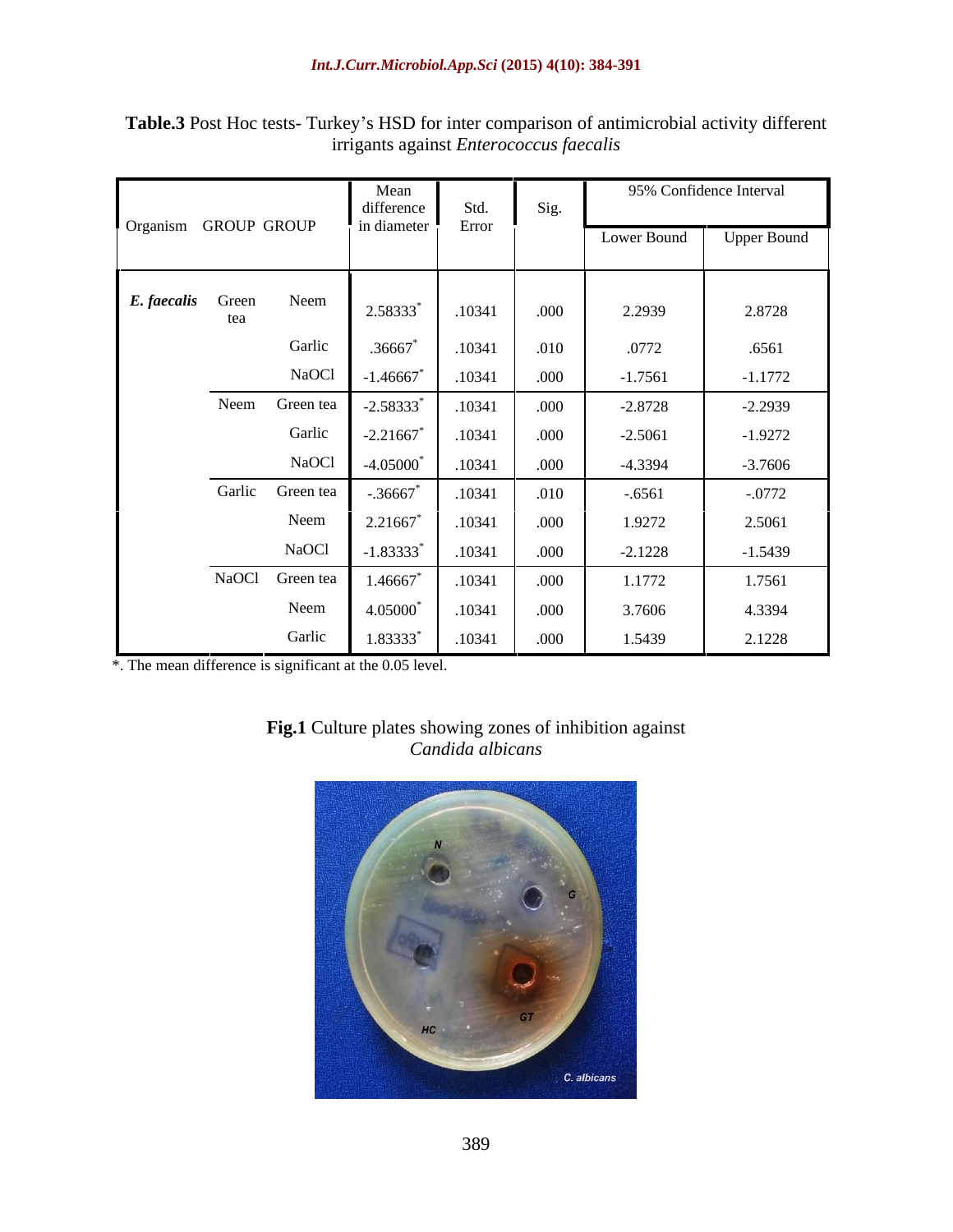

**Fig.2** Culture plates showing zones of inhibition against *Enterococcus faecalis*

diameter of inhibition zone of 2.7cm. This extract and garlic extract showed sodium hypochlorite and marginally inferior in comparison with garlic extract which has which was less than that of 2.5% sodium Leea *et al.* (2011) according to which garlic

evaluated that against *Candida albicans*, sodium hypochlorite was the best antimicrobial irrigant which is followed in sodium hypochlorite showed the best anti microbial property against *E. faecalis*, study.<br>followed in descending order by green tea extract, garlic extract and neem leaf extract.

Green tea extracts showed superior In conclusion, the present *in vitro* study antibacterial activity against the *E. faecalis* aimed to evaluate the antimicrobial potential than neem extract and garlic extract. The of certain herbal extracts viz. green tea mean diameter of inhibition zone obtained extract, neem leaf extract and garlic extract by green tea extracts for *E. faecalis* was when used as root canal irrigants against *E.*  2.8cm whereas neem and garlic extract *faecalis* and *C. albicans* in comparison with demonstrated mean value of 0.2cm and 2.5% sodium hypochlorite. Within the 2.4cm respectively. When considering the limitations of this study, 2.5% sodium antibacterial activity against *C. albicans*, bypochlorite showed the best results green tea extract demonstrated a mean amongst the four tested solutions. Green tea was significantly less when compared to statistically significant activity against got mean diameter of 2.8cm. This finding is hypochlorite. Though less effective, these in agreement with a study carried out by experimental solutionsare less tissue toxic extract has good antibacterial activity Further research is required to conclusively against *C. albicans*.<br>
Hence from the present study it can be<br>
Hence from the present study it can be hypochlorite showed the best results amongst the four tested solutions. Green tea extract and garlic extract showed *Enterococcus faecalis* and *Candida albicans* which was less than that of 2.5% sodium when compared with sodium hypochlorite. establish the efficacy of these herbal extracts as root canal irrigants.

#### **Acknowledgements**

descending order by the garlic extract, green microbiologist, Tropical Institute Ecological tea extract and neem leaf extract. Again Sciences, Velloor, Kottayam, Kerala for Authors acknowledge director and providing material support for this invitro study.